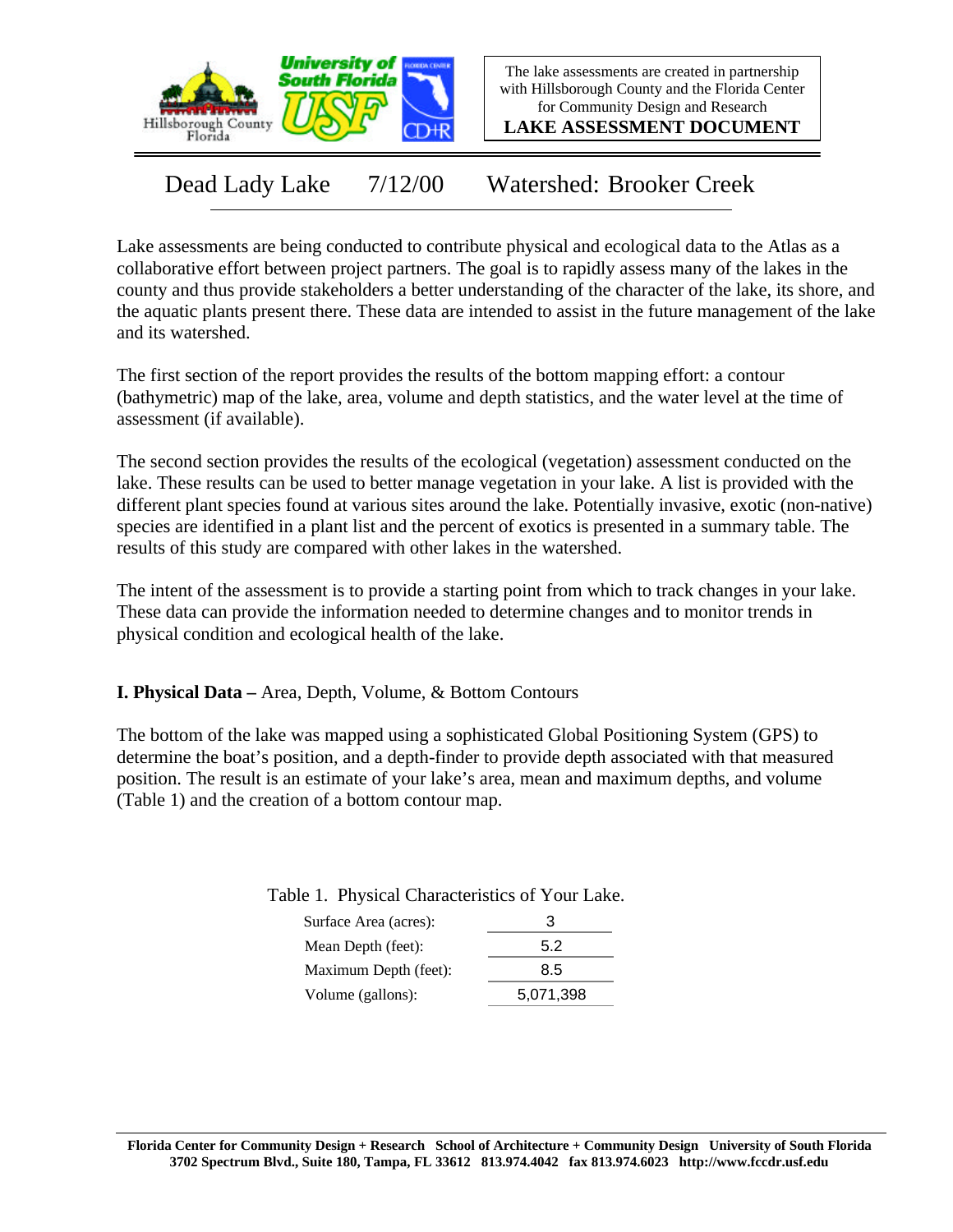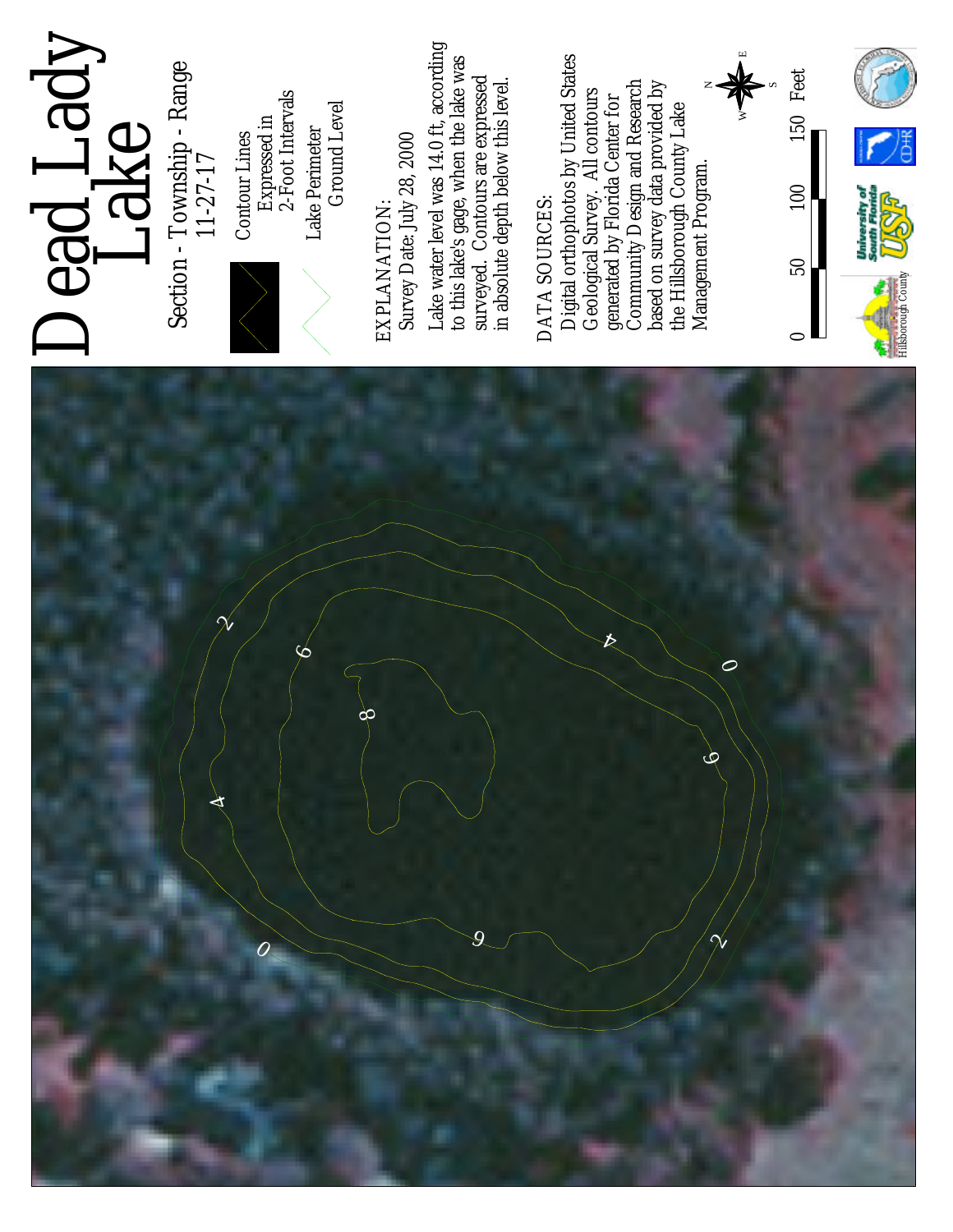

**LAKE ASSESSMENT DOCUMENT**

Dead Lady Lake 7/12/00 Watershed: Brooker Creek

## **II. Ecological Data**

Aquatic Plant Survey

Approximately equispaced sites are haphazardly mapped around the lake and the aquatic plants at each site are surveyed. The total number of species from all sites is used to approximate the total diversity of aquatic plants and the percent of invasive-exotic plants on the lake and in the watershed (Table 2). Many of these plants are considered ecologically harmful, as they tend to out-compete native species. Such "nuisance" plants can also make boating and other recreational activities difficult or impossible. The common and scientific names of plant species found on your lake are listed in Table 3.

> Table 2. Comparison of species diversity between your lake and other assessed lakes located within your watershed.

|                        |     | Dead Lady Lake Brooker Creek |  |
|------------------------|-----|------------------------------|--|
|                        |     | (Average)                    |  |
| Number of Taxa:        | 14  | 32                           |  |
| Percent Exotic Plants: | 14% | 14%                          |  |

Table 3. Botanical and common names of the most commonly found plants on your lake. Percent frequency (of occurence), habit (location where found), status (native or exotic), and EPPC status are provided.

| Common Name                            | <b>Plant Species</b>         | Frequency | Habit     | <b>Status</b>  | <b>EPPC</b> |
|----------------------------------------|------------------------------|-----------|-----------|----------------|-------------|
| Baldwin's Spikerush, Roadgrass         | Eleocharis baldwinii         | 100%      | Submersed | Native         | <b>NL</b>   |
| Water Primroses, Primrosewillow        | Ludwigia spp.                | 100%      | Emergent  | Unknown        | <b>NL</b>   |
| Sedge                                  | Scirpus spp.                 | 100%      | Emergent  | Unknown        | <b>NL</b>   |
| Cypress                                | Taxodium spp.                | 100%      | Emergent  | Native         | <b>NL</b>   |
| Laurel Oak; Diamond Oak                | Quercus laurifolia           | 88%       | Emergent  | Native         | <b>NL</b>   |
| Water Spangles, Water Fern             | Salvinia minima              | 75%       | Floating  | Native         | <b>NL</b>   |
| Algal Mats, Floating                   | Algal spp.                   | 63%       | Floating  | <b>Unknown</b> | Unknow      |
| Swamp Fern                             | Blechnum serrulatum          | 38%       | Emergent  | Native         | <b>NL</b>   |
| Manyflower Marshpennywort, Water Penny | Hydrocotyl umbellata         | 13%       | Emergent  | Native         | <b>NL</b>   |
| Fourpetal St. John's-Wort              | Hypericum tetrapetalum       | 13%       | Emergent  | Native         | <b>NL</b>   |
| Dahoon Holly                           | llex cassine                 | 13%       | Emergent  | Native         | <b>NL</b>   |
| Torpedo Grass                          | Panicum repens               | 13%       | Emergent  | Exotic         |             |
| Smartweed, Knotweed                    | Polygonum spp.               | 13%       | Emergent  | Native         | <b>NL</b>   |
| Para Grass                             | Urochloa (Brachiaria) mutica | 13%       | Emergent  | Exotic         |             |

Florida Center for Community Design + Research School of Architecture + Community Design University of South Florida 3702 Spectrum Blvd., Suite 180, Tampa, FL 33612 813.974.4042 fax 813.974.6023 http://www.fccdr.usf.edu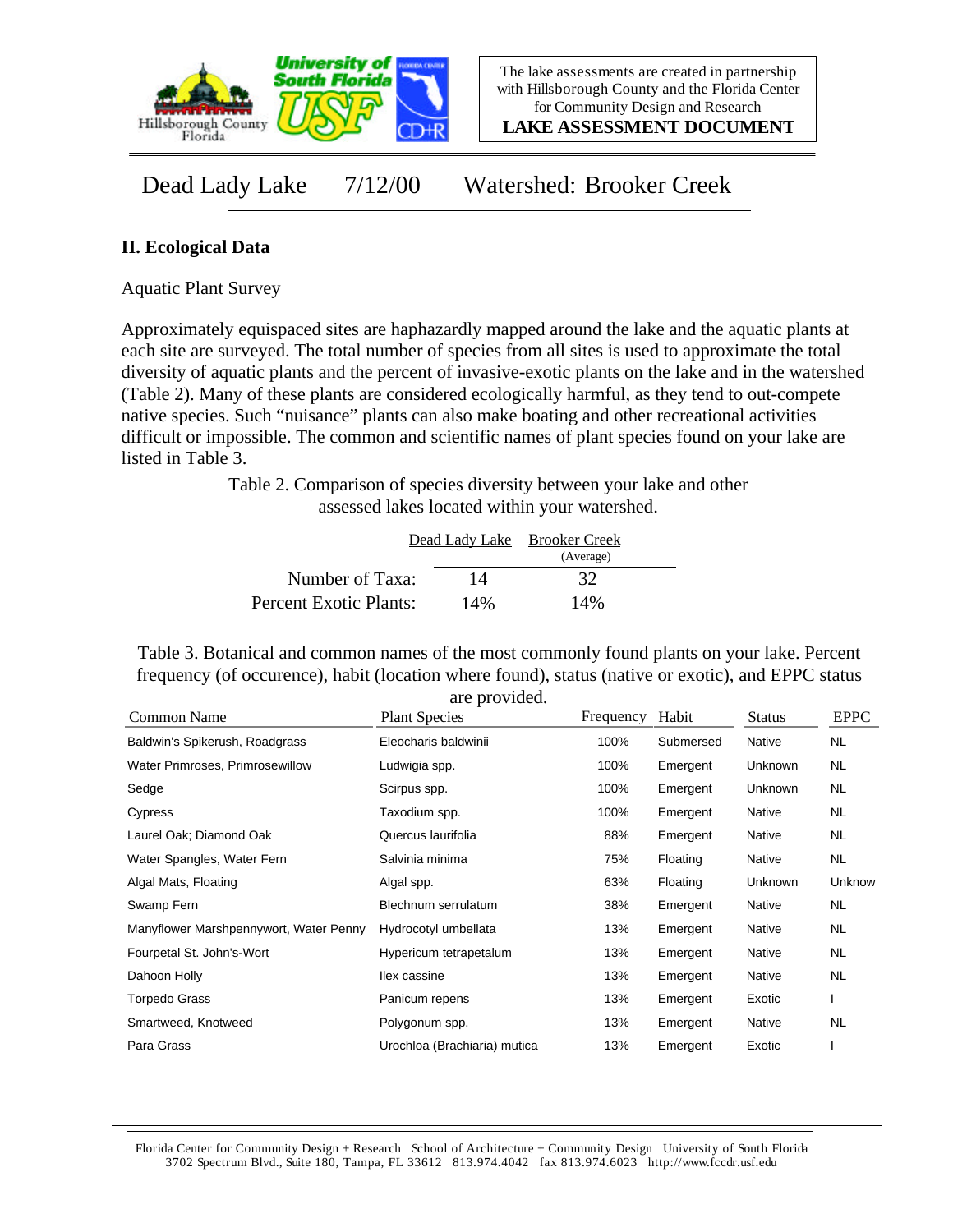## Standing Crop

In addition to an overall survey of the types of plants on a lake, an estimate of the standing crop (biomass) of the lake has been obtained for many lakes. This was done by calculating the average weight of the vegetation within a quarter-meter square quadrat tossed haphazardly into three zones (see Figure) at each sampling site around the lake: (1) the emergent zone, (2) the floating zone and (3) the submersed zone. The average weight of the plants (Table 4) from all sampling sites and the dominant type of vegetation (Table 5) are provided. If data tables are not shown, no standing crop estimates were obtained for this lake.





|                       | Dead Lady Lake | <b>Brooker Creek</b> |  |
|-----------------------|----------------|----------------------|--|
|                       |                | (Average)            |  |
| <b>Emergent Zone:</b> | 0.69           | 3.71                 |  |
| <b>Floating Zone:</b> | 0.20           | 0.82                 |  |
| Submersed Zone:       | 0.10           | 1.63                 |  |

Number of lakes sampled in your watershed: 25

Note: All biomass measurements are shown in kilograms per square meter.

Table 5. Dominant taxa from three zones within your lake.

|                      | Zone Dominant Plant                                     | <b>Status</b> |
|----------------------|---------------------------------------------------------|---------------|
| Emergent Zone: Sedge |                                                         | Unknown       |
|                      | Floating Zone: Algal Mats, Floating                     | Unknown       |
|                      | Submersed Zone: Manyflower Marshpennywort, Water Native |               |